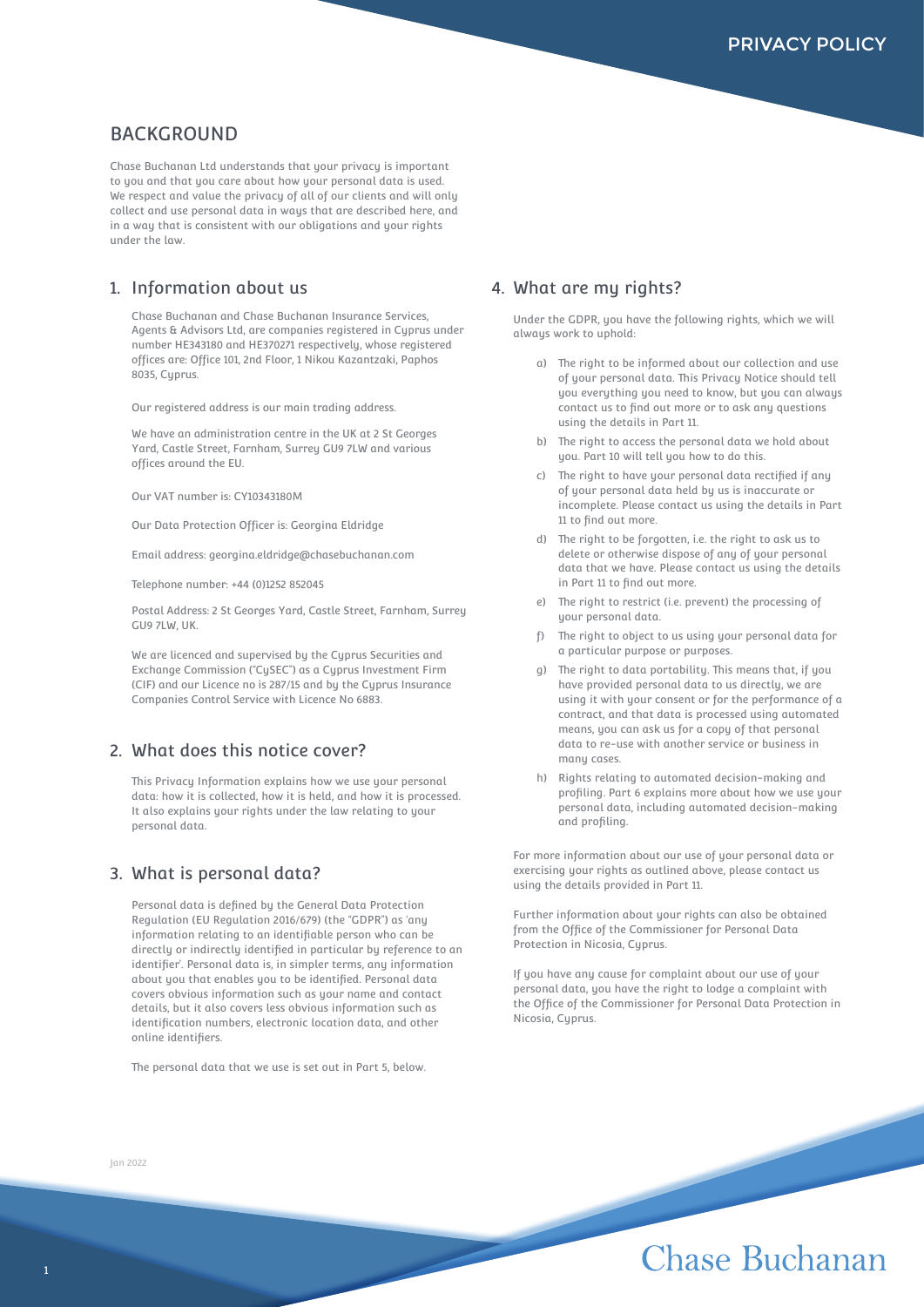## 5. What personal data do you collect?

We may collect some or all of the following personal data (this may vary according to your relationship with us):

- Name
- Date of birth
- Gender
- Address
- Email address
- Telephone number
- Marital Status
- Dependants
- **Nationality**
- Passport Number
- NI Number
- Profession
- Salary
- Payment information
- Bank details
- Financial information
- Tax identification

## 6. How do you use my personal data?

Under the GDPR, we must always have a lawful basis for using personal data. This may be because the data is necessary for our performance of a contract with you, because you have consented to our use of your personal data, or because it is in our legitimate business interests to use it. Your personal data may be used for one of the following purposes:

- Providing and managing your account.
- Supplying our products and services to you. Your personal details are required in order for us to enter into a contract with you.
- Personalising and tailoring our products and services for you.
- Communicating with you. This may include responding to emails or calls from you.
- Supplying you with information by email and post that you have opted-in to (you may unsubscribe or opt-out at any time by responding directly to any communication or contacting our Data Protection Officer, Georgina Eldridge).

With your permission and/or where permitted by law, we may also use your personal data for marketing purposes, which may include contacting you by email, telephone and post with information, news, and offers on our products and services. You will not be sent any unlawful marketing or spam. We will always work to fully protect your rights and comply with our obligations under the GDPR and the Privacy and Electronic Communications (EC Directive) Regulations 2003, and you will always have the opportunity to opt-out.

For more information on our lawful basis and legitimate business uses please refer to our Data Protection Policy.

Jan 2022

# 7. How long will you keep my personal data?

We will not keep your personal data for any longer than is necessary in light of the reason(s) for which it was first collected. Your personal data will therefore be kept as detailed in our Data Retention Policy.

# 8. How and where do you store or transfer my personal data?

We may store or transfer some or all of your personal data in countries that are not part of the European Economic Area (the "EEA" consists of all EU member states, plus Norway, Iceland, and Liechtenstein). These are known as "third countries" and may not have data protection laws that are as strong as those in the UK and/or the EEA. This means that we will take additional steps in order to ensure that your personal data is treated just as safely and securely as it would be within the UK and under the GDPR as follows:

We share your data with external third parties, as detailed below in Part 9, that are based outside of the EEA. The following safeguards are applied to such transfers:

We will only transfer your personal data to countries that the European Commission has deemed to provide an adequate level of personal data protection. More information is available from the European Commission.

Please contact us using the details below in Part 11 for further information about the particular data protection mechanism used by us when transferring your personal data to a third country.

The security of your personal data is essential to us, and to protect your data, we take a number of important measures, including the following:

- Secure servers based in the EU
- Encrypting our data
- Providing a secure location to upload key information to prevent being attached to emails
- Staff training on data security
- Internal governance structure that includes technical and organisational measures that ensure compliance with GDPR.

# Chase Buchanan